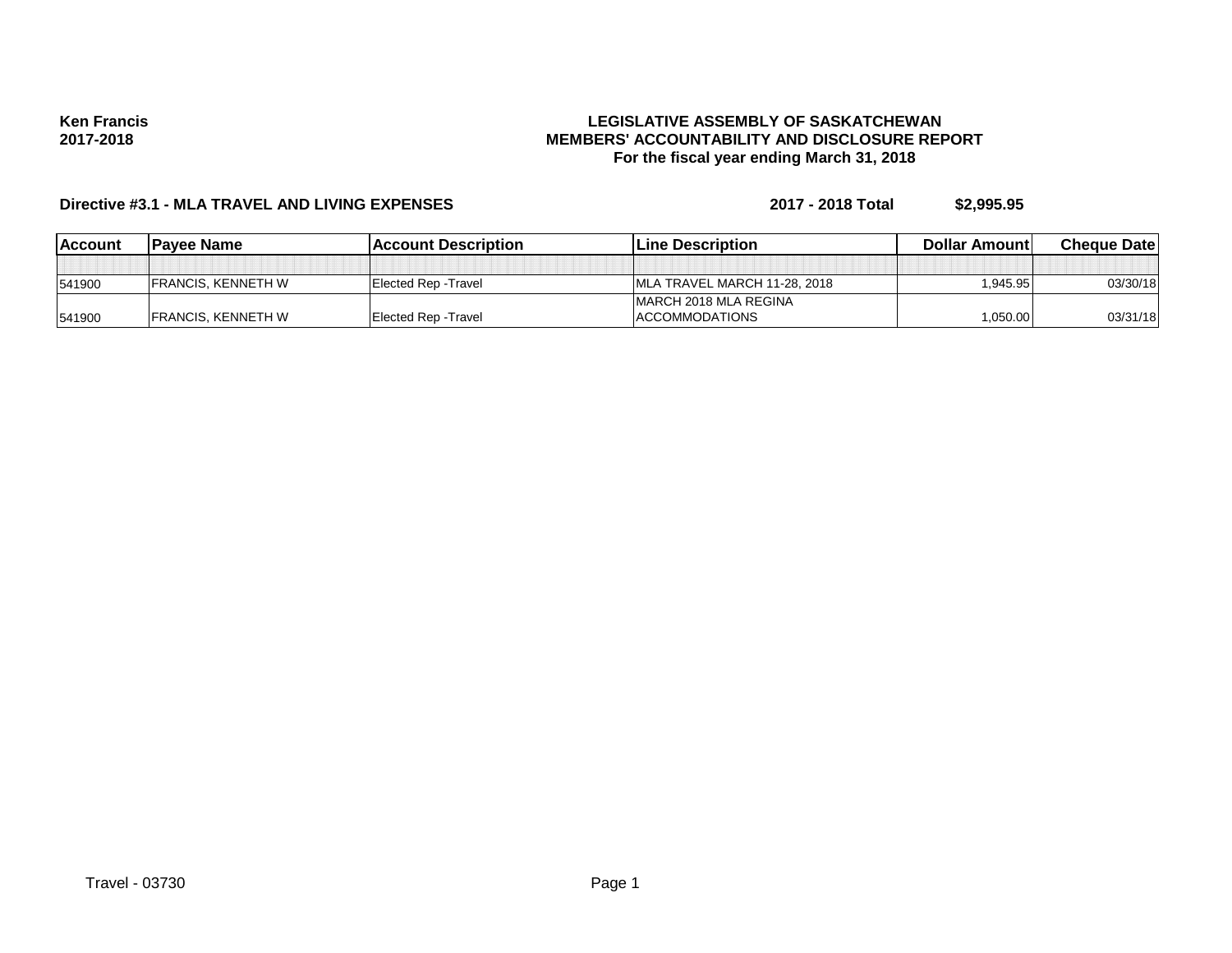#### **Ken Francis 2017-2018**

### **LEGISLATIVE ASSEMBLY OF SASKATCHEWAN MEMBERS' ACCOUNTABILITY AND DISCLOSURE REPORT For the fiscal year ending March 31, 2018**

## **Directive #4.1 - CONSTITUENCY SERVICE EXPENSES** 2017 - 2018 Total \$2,163.06

| <b>Account</b> | <b>Payee Name</b>          | <b>Account Description</b>                  | <b>Line Description</b>                   | <b>Dollar Amountl</b> | <b>Cheque Date</b> |
|----------------|----------------------------|---------------------------------------------|-------------------------------------------|-----------------------|--------------------|
|                |                            |                                             |                                           |                       |                    |
| 525000         | <b>FRANCIS, KENNETH W</b>  | Postal, Courier, Freight and Related        | <b>RIEMB: POSTAGE</b>                     | 15.66                 | 03/13/18           |
|                |                            |                                             | SHREDDER/KEYBOARD/MISC.&OFFICE            |                       |                    |
| 555000         | <b>BEE-J'S OFFICE PLUS</b> | <b>Other Material and Supplies</b>          | <b>SUPPLIES</b>                           | 385.71                | 03/28/18           |
| 555000         | <b>FRANCIS, KENNETH W</b>  | <b>Other Material and Supplies</b>          | <b>REIMB: MISC. &amp; OFFICE SUPPLIES</b> | 57.40                 | 03/14/18           |
| 555000         | <b>FRANCIS, KENNETH W</b>  | <b>Other Material and Supplies</b>          | <b>REIMB: LAPTOP/CASE/MOUSE</b>           | 55.48                 | 03/16/18           |
|                |                            |                                             | SHREDDER/KEYBOARD/MISC.&OFFICE            |                       |                    |
| 564300         | <b>BEE-J'S OFFICE PLUS</b> | Computer Hardware - Exp.                    | <b>SUPPLIES</b>                           | 73.66                 | 03/28/18           |
| 564300         | <b>FRANCIS, KENNETH W</b>  | Computer Hardware - Exp.                    | <b>REIMB: LAPTOP/MICROSOFT OFFICE</b>     | 578.23                | 03/10/18           |
| 564300         | <b>FRANCIS, KENNETH W</b>  | Computer Hardware - Exp.                    | <b>REIMB: LAPTOP/CASE/MOUSE</b>           | 653.35                | 03/16/18           |
| 564600         | <b>FRANCIS, KENNETH W</b>  | Computer Software - Exp                     | <b>REIMB: LAPTOP/MICROSOFT OFFICE</b>     | 99.89                 | 03/10/18           |
|                |                            |                                             | SHREDDER/KEYBOARD/MISC.&OFFICE            |                       |                    |
| 565200         | <b>BEE-J'S OFFICE PLUS</b> | <b>Office Furniture and Equipment - Exp</b> | <b>SUPPLIES</b>                           | 243.68                | 03/28/18           |